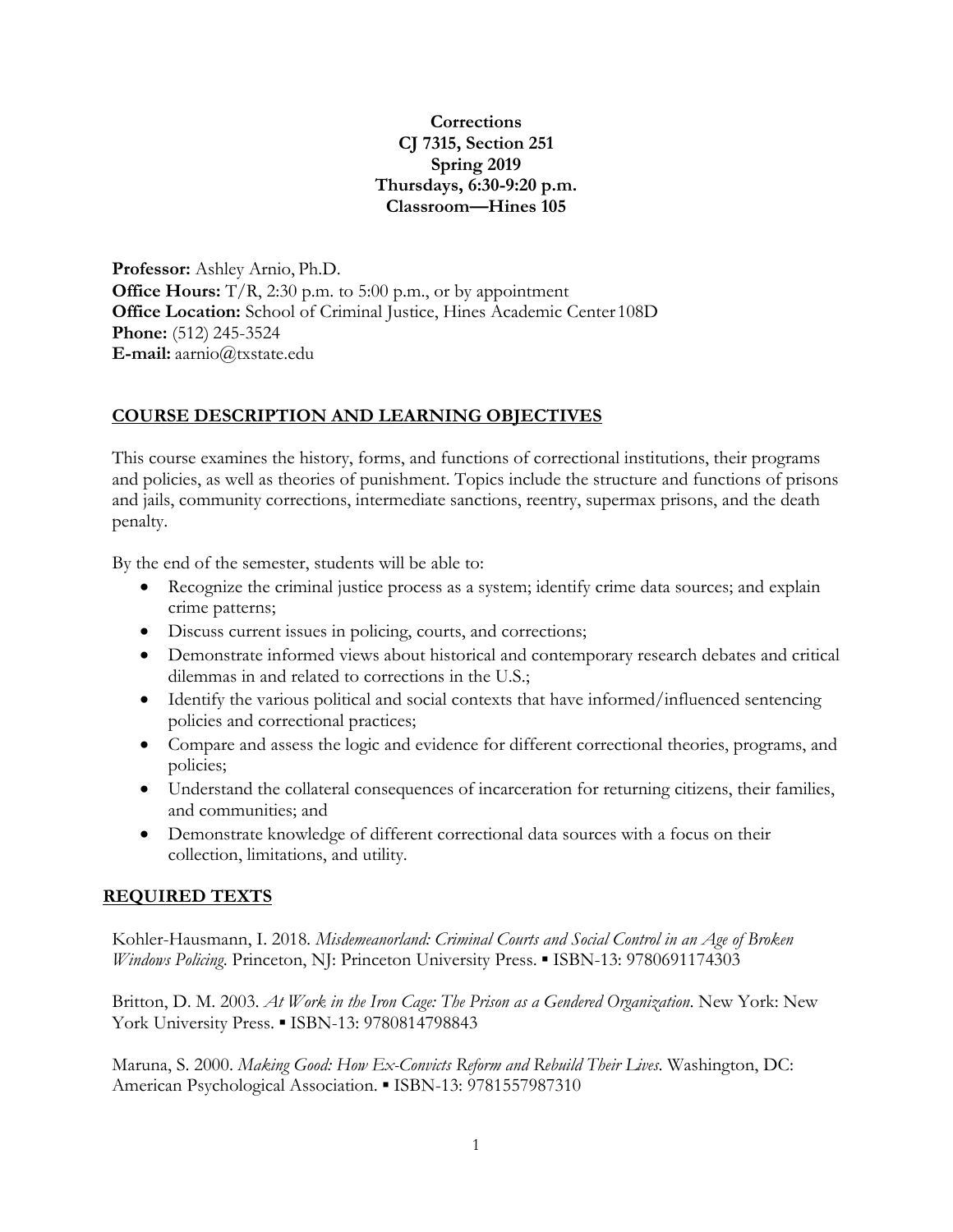Fox, K. A., Lane, J. & Turner, S. F. 2018. *Encountering Correctional Populations: A Practical Guide for Researchers.* Oakland, CA: University of California Press. ▪ ISBN-13: 9780520293571

# **ATTENDANCE AND CLASSROOM ETIQUETTE**

**Attendance:** Regular attendance is essential for doing well in this course and is expected. For the course to be successful, students must attend class and come prepared to discuss the assigned materials.

**Absences:** If you miss class, it is your responsibility to get notes from a classmate and to contact me with any questions you may have about the material. **Students without university-recognized absences will not be allowed to make up points for any missed assignment, précis, or participation grade.** An excused absence will be granted in the case of a documented, physicianordered illness, death in the immediate family or other documented crisis, call to active military duty or jury duty, religious holy day, and official university activity. If you miss an assignment or exam due to an emergency, please notify me as soon as possible so that I can make arrangements for the upcoming class.

**Etiquette:** Be respectful. I reserve the right to lower the final grade by one letter grade due to repeated instances of disruptive behavior. If you choose to engage in behavior that is disruptive to the learning environment, you will be given a verbal warning. Examples of problematic behavior include: repeatedly talking during class, sleeping, texting, leaving early or arriving late. If this behavior continues despite the verbal warning, an e-mail will be sent to the student documenting this warning and the disruptive behavior. This e-mail will be considered an official warning. **If a student has received an official warning about his or her behavior and chooses to repeat it, they will be notified of the impending grade change that will occur at the end of the semester.** 

# **EVALUATION**

**Discussion Leader (20%):** Each week, one student will lead discussion over the assigned readings. The rotation of the discussion leaders will be determined on the first day of class and each student will be required to serve in this role twice throughout the semester. The lead discussant will provide a précis for each of the assigned readings for the week that will be shared at the beginning of class in the form of a handout. The précis should focus on the key questions and arguments from each reading, making sure to note how the readings relate to one another. The structure and formatting of the précis will vary from week to week and students can develop these as they deem appropriate. The précis for all readings combined should not exceed 3-4, single-spaced pages (Times New Roman, 12-point font, 1-inch margins). For empirical articles, make sure to provide a detailed summary of the argument, theory, data (including unit of analysis and sample), methods, and major findings (including theoretical and/or policy implications). In addition, the lead discussant will also prepare at least 3 questions to orient discussion. Overall, the tasks assigned to the lead discussant are worth 20 points. **(Total Points: 20 points x 2 days)**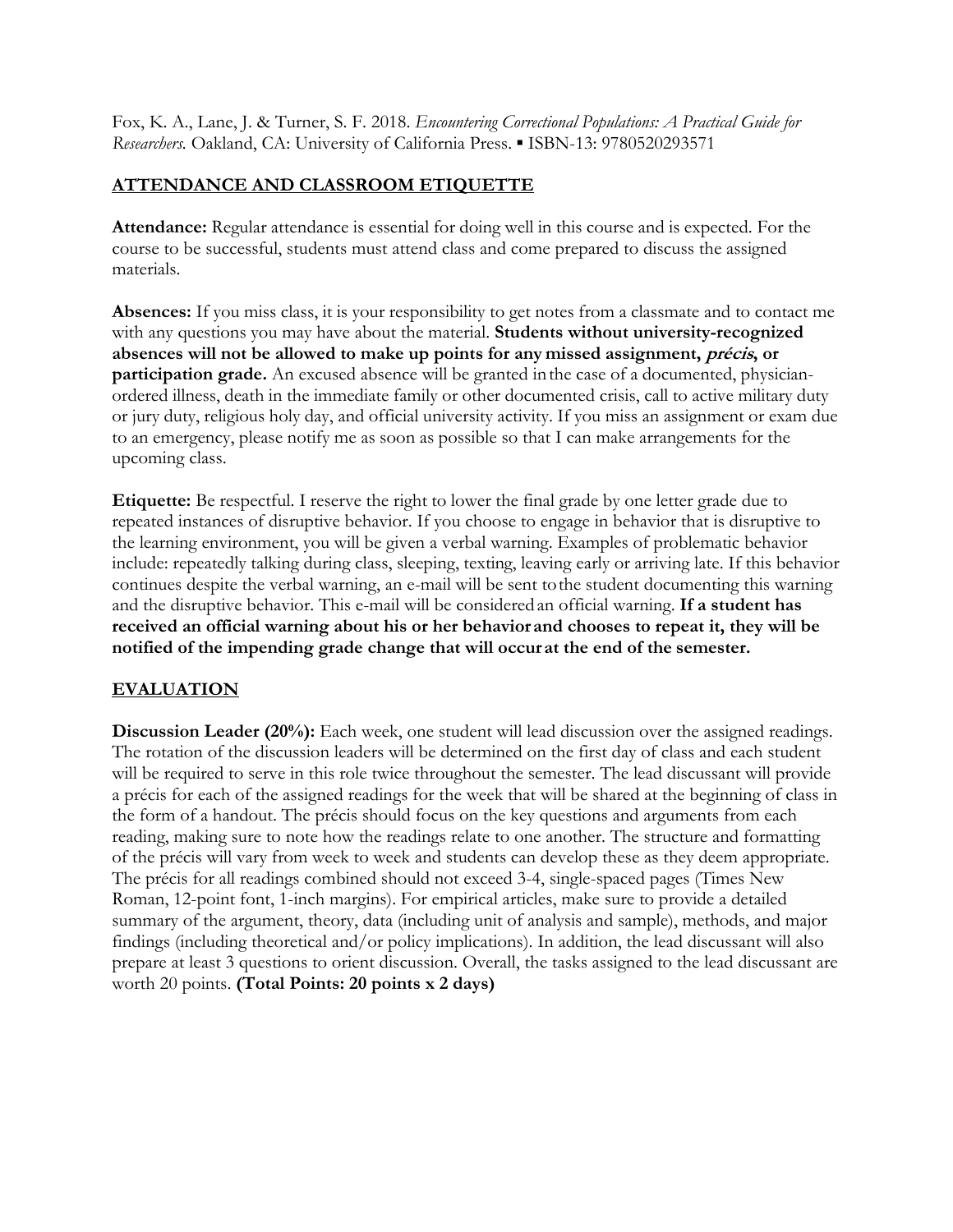The discussion leader has two responsibilities that must be completed by 12:00 p.m. on the day of class: 1) post their questions to the appropriate Topic Forum Discussion Board no later than 12:00 p.m.; and 2) e-mail their handout to the professor by 12:00 p.m. Failure to meet these deadlines will result in an automatic 5-point deduction (out of 20 possible points). Précis submitted after 5:00 p.m. will not be accepted for a grade.

# **The précis should be viewed as an exercise in improving your writing and teaching skills. Both skills rely heavily on your ability to synthesize a lot of information and explain key ideas and arguments.**

**Participation (25%):** Participation should be the easiest component of the course. Each week, students are expected to come to class with notes, questions, and critiques for all assigned articles. (If you are keeping up with the readings, and thinking critically about the course content every week, you should be more than prepared to participate in class discussions). Because there will be no assigned discussion leaders for the required "textbooks", each student is encouraged to keep their own detailed and organized notes. In this class there will be 12 meeting days in which we will have student-led discussions. Your participation grade will depend on the 10 days in which you are not acting as the lead discussant. For each of these 10 days, you will be able to earn a maximum of 5 points. **(Total Points: 5 points x 10 days)**

# **Unexcused absences and/or lack of preparation will negatively affect your grade. If students are not coming to class prepared, I will require all students (and not just the lead discussant) to provide précis for the assigned readings for the next class meeting. Students not submitting this additional work will receive a 0 for their participation grade that week and the week prior.**

**Critical Essays (30%)** Students will write one critical essay for each of the first three required books assigned this semester. These brief essays should focus on a single, coherent argument of your choosing related to that assigned reading. You might, for example, critique a theory presented, apply a theory to a policy discussed, highlight an important research gap, or identify a key policy flaw. These essays can draw on outside sources (but are not required to do so). The topics of commentaries are left purposefully vague—I encourage you to consider writing about the book from an angle that interests you. However, please refrain from writing about your personal experiences or providing anecdotal evidence. We will incorporate students' essays in our discussion of the book for that week. In addition, by 12:00 p.m. of the day in which we will be discussing the book in class, students will be required to submit at least 3 questions on the appropriate Topic Forum Discussion Board. These questions will count toward the participation grade for the day. **(Total Points: 20 points x 3 essays)**

**Students must submit their essays by the date and time noted on the course schedule. These Critical Essays should be at least 3 single-spaced pages but should not exceed 5 singlespaced pages (Times New Roman, 12-point font, 1-inch margins).**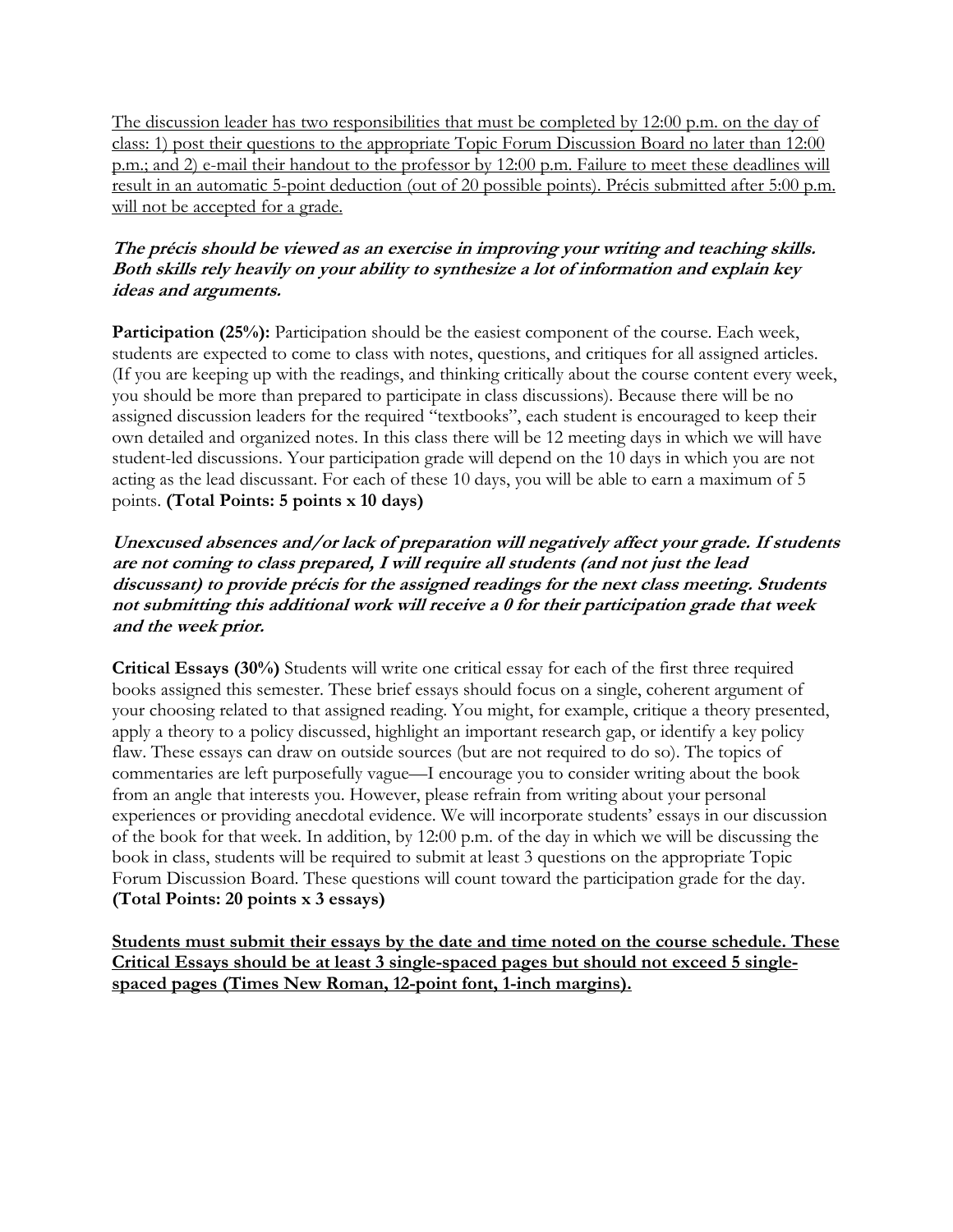**Research Paper (25%):** Each student will be required to write a research paper that is 10-15 pages in length (1.5 spaced), not including references, tables (if any), or figures (if any), on a topic related to punishment and/or corrections. Your paper needs to make some kind of critical argument or analysis and when finished, should look like a shorter version of a potentially publishable manuscript. It should include, at a minimum, the following sections: introduction, literature review, and data and methods. It will also need to identify a data source to answer the research question(s) proposed. (Although you are not required to include any data analysis in your paper, it is highly encouraged). Papers will be assessed based on the quality of the writing, the substantive arguments made in the paper, and the feasibility of the research.

Specific requirements for this assignment will be discussed in more detail in class. **You will be required to provide a brief, one-paragraph proposal for your research paper early in the semester and a more detailed outline of the paper by midterm.** Final papers will be due during finals week. I encourage students to begin considering paper topics as soon as possible. We will discuss paper ideas as a class on multiple occasions. Students should use these opportunities to strengthen their ideas and arguments. In addition, students are highly encouraged to meet with me via appointment to discuss their paper. **(Total Points: 5 points for the paragraph, 5 points for the outline, 40 points for the paper)**

**Extra Credit:** There will be no extra-credit assignments in this course.

**Grades:** All grades will be posted in the gradebook on the TRACS course website throughout the semester. Final grades will be out of 200 points. **Remember, a C is considered failing this course.**

90%-100% A  $\blacksquare$  80%-89% B  $\blacksquare$  70%-79% C  $\blacksquare$  60%-69% D  $\blacksquare$   $\leq$  59% F

Any grade disputes for the activities described above and/or the final grade must be submitted in writing within one week after the grade is given with clear and substantial reasons for the desired grade change. I will not discuss grades without first receiving this written statement. However, if you believe an error has been made with your grade, please bring that to my attention as soon as possible.

# **COURSE POLICIES**

**Appointments and E-mail:** Students are encouraged to meet with me during office hours or via appointment to address questions, concerns, and any other issues that may arise regarding the course. During this time, priority will be given to students who have made appointments beforehand. **If you are unable to meet during office hours for any reason, please contact me via e-mail to arrange an appointment outside of these hours.** I will only respond to e-mails sent from Texas State University e-mail addresses. E-mails sent from Gmail, Yahoo, or similar accounts will be discarded. Grades will not be discussed via telephone.

**Technology/Electronic Devices: The use of electronic devices is strictly prohibited during class.** This includes cell phones, iPods or other MP3 players, iPads or other tablets, and laptops (this list is not exhaustive). Students with disabilities will be able to use specialized equipment by arrangement. Students caught using any electronic device during class will be asked to leave the classroom and will receive a zero for any classroom activities that day.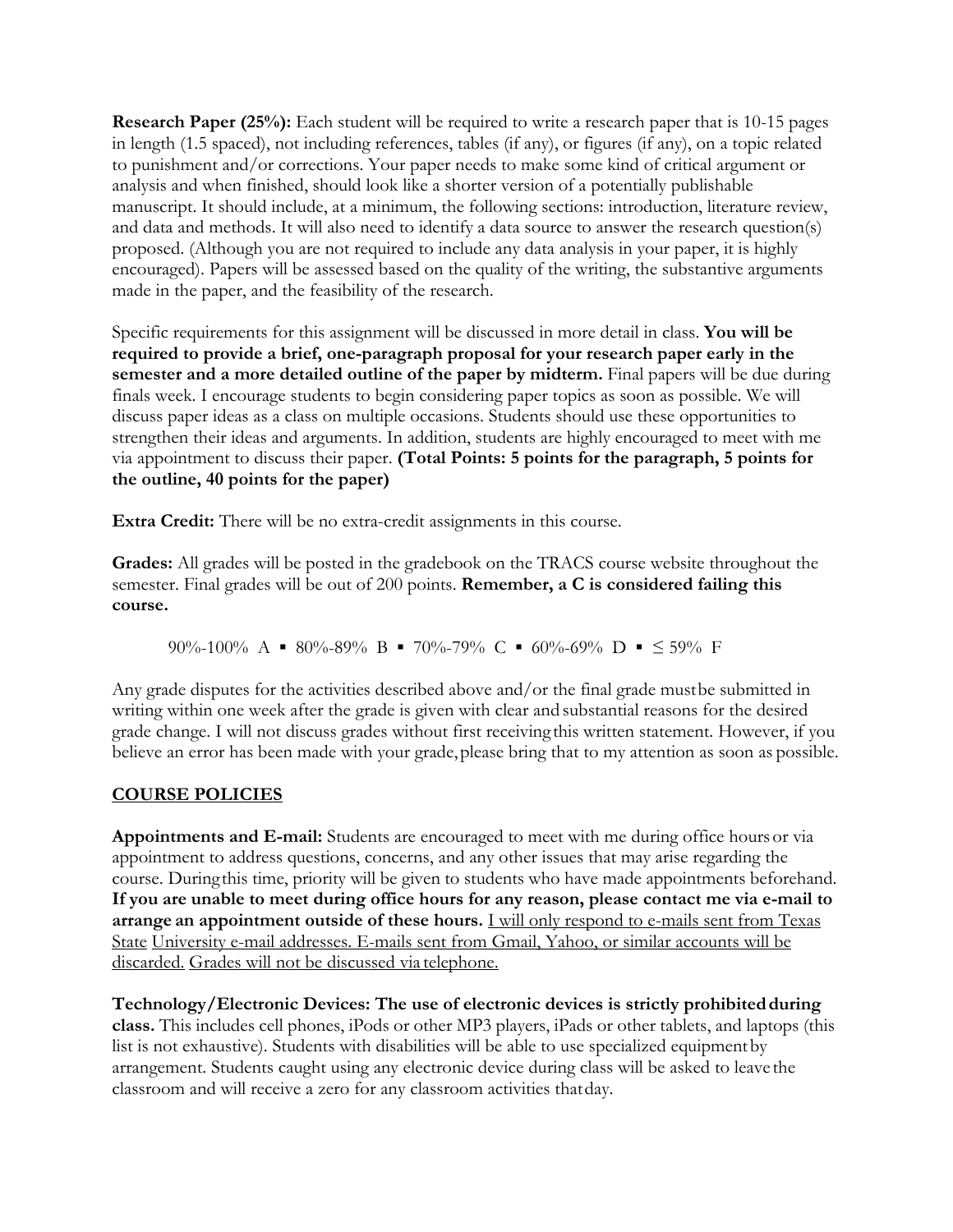**Notice of Copyright/Intellectual Property:** Students are not to post lecture notes or other course materials (including outlines and summaries) on commercial or public websites (e.g., Course Hero StudyBlue, ULoop, Quizlet, etc.). **Posting notes without my permission violates the academic honor code and university policies regarding intellectual property.** Any notes provided are for personal use only (which **may** include sharing notes with a classmate or in a study group and is highly encouraged). Any infringement will result in the final grade being reduced by one full letter grade. In addition, university sanctions allowed by the relevant university policies and procedures will be pursued.

**Changes to the Course Syllabus:** I reserve the right to make changes to the course syllabus and schedule. If this does occur, an announcement will be posted on the TRACS course website and an e-mail will be sent to all students registered for the course. A revised course syllabus and schedule will also be posted on the TRACS course website.

# **UNIVERSITY POLICIES**

**Campus Carry:** "Open carry" is strictly prohibited on campus. **If a weapon is visible either partially or wholly, call 911 immediately.**

**Students with Disabilities:** A student with a disability may require an accommodation(s) to participate in this course. He or she must contact me within the first two weeks of the semester and will be asked to provide documentation from the Office of Disability Services (ODS) at that time. Failure to contact me in a timely manner will delay any accommodations the student may be seeking.

**Academic Honor Code:** All students in this course are asked to review the **Academic Honor Code** for Texas State University at http://www.dos.txstate.edu/handbook/rules/honorcode.html. In addition, students are also encouraged to review the examples of Honor Code Issues and Concerns using the following link: http://policies.txstate.edu/university-policies/07-10-01.html.

**Violations of the Academic Honor Code:** The submission of any work (including assignments and exams) for a grade for which unauthorized help has been received is termed academic dishonesty and may be grounds for a failing grade in the course. "Unauthorized" is a term used here to designate stealing, copying (with or without permission), or collaboration with other individuals that is not approved by the professor. If you are accused of dishonest conduct, I will request an inperson meeting to discuss the issue and determine whether a violation has indeed occurred. At that time, you may either agree with the findings and the consequences applied or you may appeal my decision to the University Honor Code Council. Students accused of violating the academic honor code are encouraged to consult UPPS No. 07.10.01 at http://www.txstate.edu/effective/upps/upps-07-10-01.html.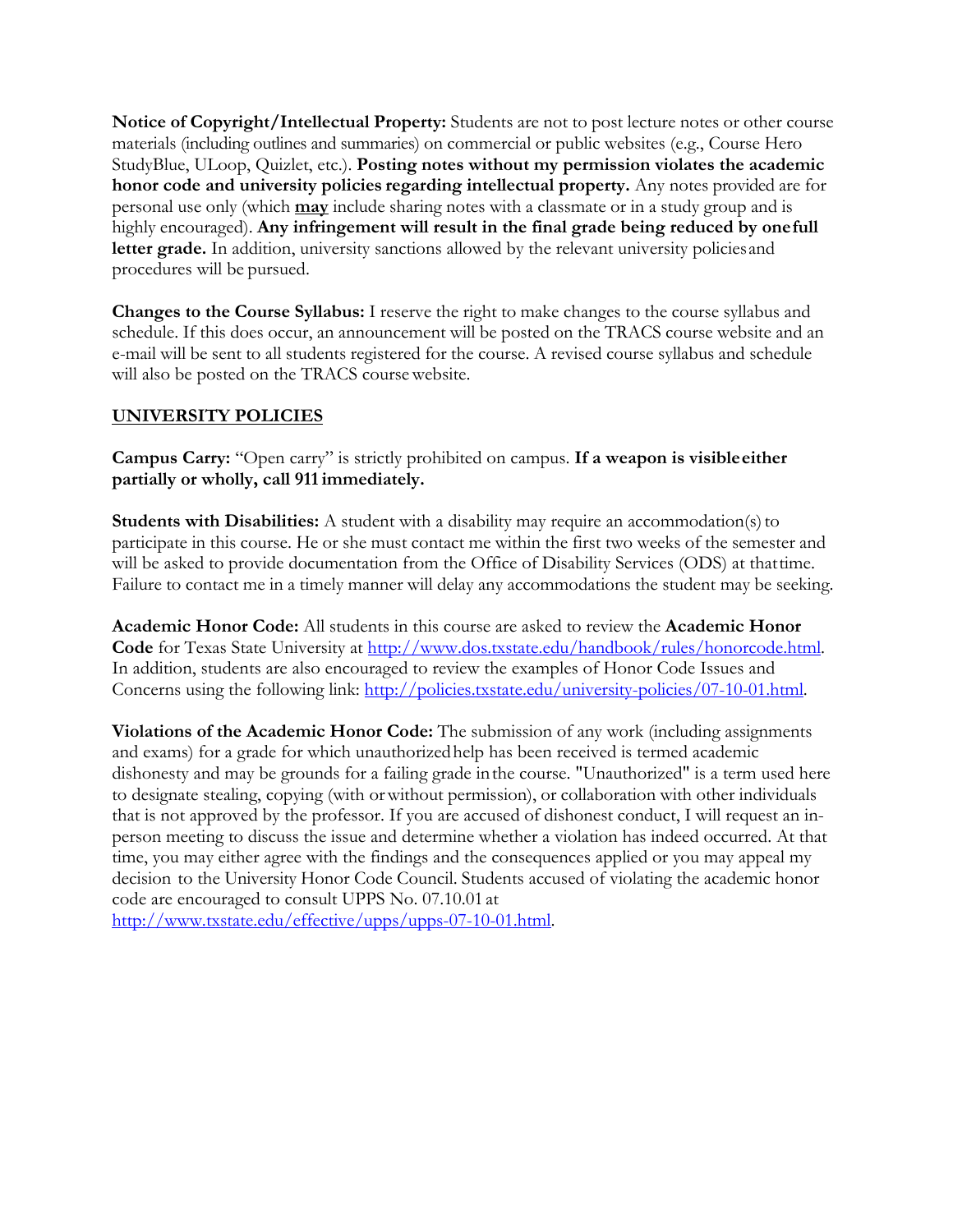### **COURSE SCHEDULE**

### **Corrections ▪ CJ 7315, Section 002 ▪ Spring 2019 R 6:30-9:20 p.m. ▪ Classroom—Hines Academic Center 105**

### Week 1: Jan. 24 **Introductions, Course Overview, Discussion of Expectations Late 20th Century Crime Rates and Mass Imprisonment**

#### **\*\*\*Begin Misdemeanorland\*\*\***

Baumer, E. P., Velez, M. B., & Rosenfeld, R. 2018. Bringing crime trends back into criminology: A critical assessment of the literature and a blueprint for future inquiry. *Annual Review of Criminology*, 1:39-61.

Blumstein, A. 2003. Stability of punishment: What happened and what happened next. Pp. 255-270 in T. G. Blomberg and S. Cohen, (Eds). *Punishment and Social Control.* 2nd ed. New York, NY: Aldine De Gruyter.

Western, B. 2006. Did the prison boom cause the crime drop? Pp. 168-188. In *Punishment and Inequality in America*. New York: Russell Sage Foundation.

### **Week 2: Jan. 31 The Punitive State**

National Research Council. 2014. Policies and practices contributing to high rates of incarceration. In Committee on Causes and Consequences of High Rates of Incarceration*,* J. Travis, B. Western, & S. Redburn, (Eds). *The Growth of Incarceration in the United States: Exploring Causes and Consequences*. Committee on Law and Justice, Division of Behavioral and Social Sciences and Education. Washington, D.C.: The National Academic Press. Pp.70-103.\*

National Research Council. 2014. The underlying causes of rising incarceration: Crime, politics and social change. In Committee on Causes and Consequences of High Rates of Incarceration*,* J. Travis, B. Western, & S. Redburn, (Eds). *The Growth of Incarceration in the United States: Exploring Causes and Consequences*. Committee on Law and Justice, Division of Behavioral and Social Sciences and Education. Washington, D.C.: The National Academic Press. Pp. 104-129.\*

Garland, D. 1991. Sociological perspectives on punishment. *Crime and Justice*, 14:115-165.

Simon, J. 2012. Mass incarceration: From social policy to social problem. In J. Petersilia and K. R. Reitz, (Eds.). *The Oxford Handbook of Sentencing and Corrections*. New York: Oxford University Press. DOI: 10.1093/oxfordhb/9780199730148.001.0001

Greenberg, D. F., & West, V. 2001. State prison populations and their growth. *Criminology,* 39:615-653.

Sutton, J. R. 2013. The transformation of prison regimes in late capitalist societies. *American Journal of Sociology,* 119:715-746.

*\*Do not include in précis.*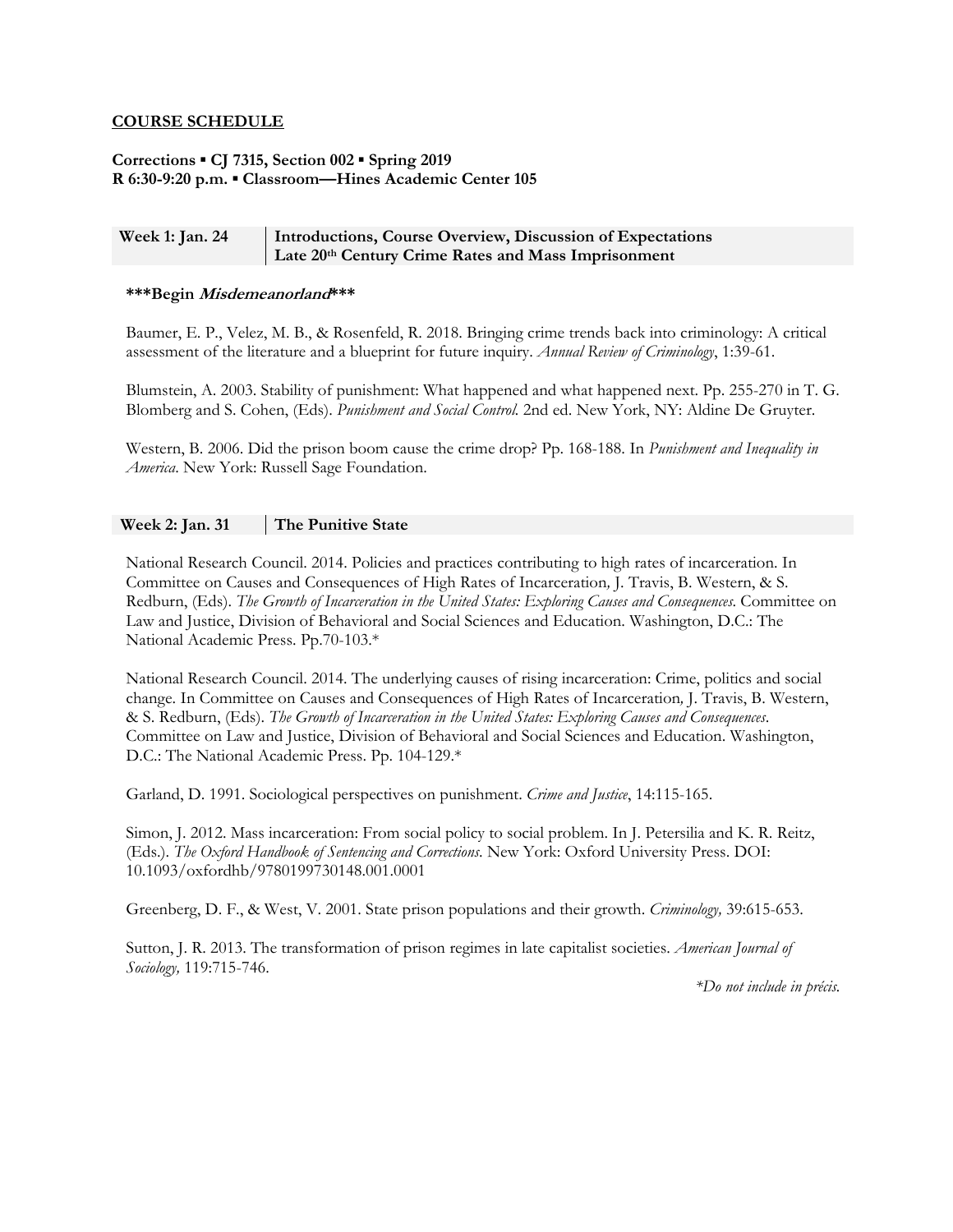### **Week 3: Feb. 7** Spatial and Temporal Variation in Imprisonment and Disparity **Assignments Due: Research Paper Paragraph Summary; Select Data Source**

Tellis, K., Rodriguez, N. & Spohn, C. 2010. Critical race perspectives: Explaining the differential treatment of racial minorities in the criminal justice system. In S. Decker & H. D. Barlow (Eds.). *Criminology and Public Policy: Putting Theory to Work*. Philadelphia, PA: Temple University Press.

Heimer, K., Johnson, K. R., Lang, J. B., Rengifo, A. F., & Stemen. D. 2012. Race and women's imprisonment: poverty, African American presence, and social welfare. *Journal of Quantitative Criminology*, 28:219-244.

Muller, C. 2012. Northward migration and the rise of racial disparity in American incarceration, 1880-1950. *American Journal of Sociology*, 118:281-326.

Campbell, M. C., Vogel, M. & Williams, J. 2015. Historical contingencies and the evolving importance of race, violent crime, and region in explaining mass incarceration in the United States. *Criminology*, 53:180-203.

## Week 4: Feb. 14 | Redirecting Mass Incarceration **Assignments Due: Critical Essay #1 (Misdemeanorland) Submit via TRACS by Feb. 14 at 12:00 p.m.**

### **\*\*\*Discuss Misdemeanorland\*\*\***

Kang-Brown, J., Hinds, O., Heiss, J., & Lu, O. 2018. *The new dynamics of mass incarceration. Vera Institute of Justice.* Available at https://www.vera.org/publications/the-new-dynamics-of-mass-incarceration*.* 

### **Week 5: Feb. 21 Criminal Justice Processing and Decision-Making**

Ulmer, J. T. 2012. Recent developments and new directions in sentencing research. *Justice Quarterly*, 29: 1- 40.\*

Engen, R. I., & Gainey, R. R. 2000. Modeling the effects of legally relevant and extralegal factors under sentencing guidelines: The rules have changed. *Criminology*, 38:1207-1229.

Bushway, S. D. & Forst, B. 2013. Studying discretion in the processes that generate criminal justice sanctions. *Justice Quarterly*, 30:199-222.

Bushway, S. D., Redlich, A. D., & Norris, R. J. 2014. An explicit test of plea bargaining in the "shadow of the trial". *Criminology*, 52:723-754.

Demuth, S. 2003. Racial and ethnic differences in pretrial release decisions and outcomes: A comparison of Hispanic, black, and white felony arrestees. *Criminology*, 41:873-907.

*\*Do not include in précis.*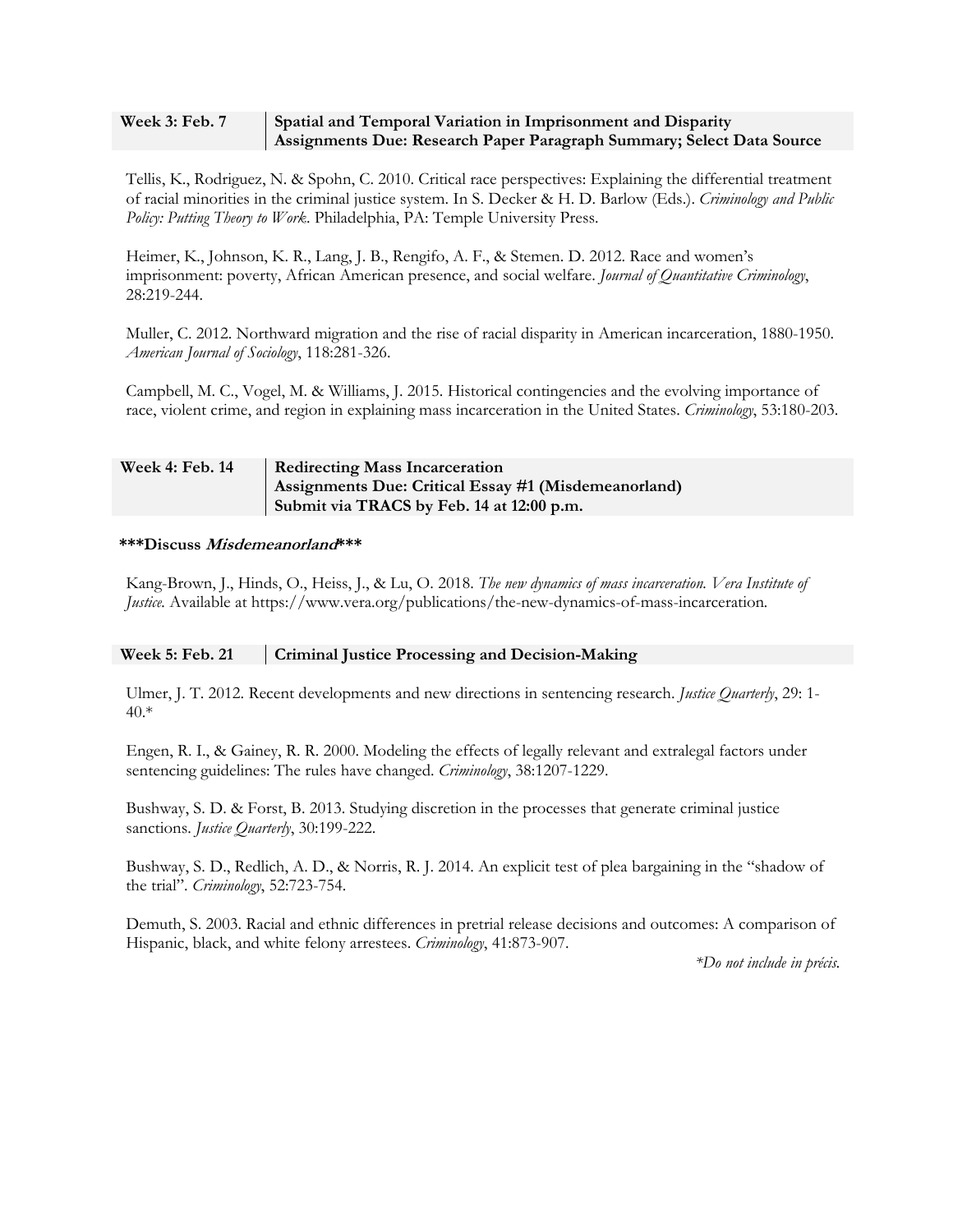### Week 6: Feb. 28 | Correctional Theory and Sanctions **Assignments Due: Research Paper Outline Due**

Taxman, F. S. 2012. Probation, intermediate sanctions, and community-based corrections. The Oxford Handbook of Sentencing and Corrections. New York: Oxford University Press. In J. Petersilia and K. R. Reitz, (Eds.). *The Oxford Handbook of Sentencing and Corrections*. New York: Oxford University Press. DOI: 10.1093/oxfordhb/9780199730148.001.0001

Cornelius, G. F. 2012. Jails, pre-trial detention, and short term confinement. In J. Petersilia and K. R. Reitz, (Eds.). *The Oxford Handbook of Sentencing and Corrections*. New York: Oxford University Press. DOI: 10.1093/oxfordhb/9780199730148.001.0001

Frase, R. S. 2012. Theories of proportionality and desert. In J. Petersilia and K. R. Reitz, (Eds.). *The Oxford Handbook of Sentencing and Corrections*. New York: Oxford University Press. DOI: 10.1093/oxfordhb/9780199730148.001.0001

Webster, C. M. & Doob, A. N. 2012. Searching for Sasquatch: Deterrence of crime through sentencing severity. In J. Petersilia and K. R. Reitz, (Eds.). *The Oxford Handbook of Sentencing and Corrections*. New York: Oxford University Press. DOI: 10.1093/oxfordhb/9780199730148.001.0001

Nagin, D. S., Cullen, F. T., & Jonson, C. L. 2009. Imprisonment and re-offending. In M.H. Tonry. (Ed.), *Crime and Justice: A Review of Research, Vol. 38*. Chicago, IL: University of Chicago Press.

Solomon, A. L., Vera, K., & Bhati, K. 2005. Does parole work? Analyzing the impact of postprison supervision on rearrest outcomes. Washington, DC: Urban Institute.

## **Week 7: Mar. 7 Assessing Risk**

## **\*\*\*Begin At Work in the Iron Cage\*\*\***

Kleiman M., Ostrom,B. J., & Cheesman F. L. II. 2007. Using risk assessment to inform sentencing decisions for nonviolent offenders in Virginia. *Crime & Delinquency,* 53:106-132.

Lowenkamp, C. T, Latessa, E. J. & Holsinger, A. M. 2006. The risk principle in action: What have we learned from 13,676 offenders and 97 correctional programs? *Crime & Delinquency*, 52:77-93.

Berk, R., Sherman, L., Barnes, G., Kurtz E., & Ahlman L. 2008. Forecasting murder within a population of probationers and parolees: A high stakes application of statistical learning. *Journal of the Royal Statistical Society: Series A,* 172:191-211.

Bushway, S., & Smith, J. 2007. Sentencing using statistical treatment rules: What we don't know can hurt us. *Journal of Quantitative Criminology,* 23:377-387.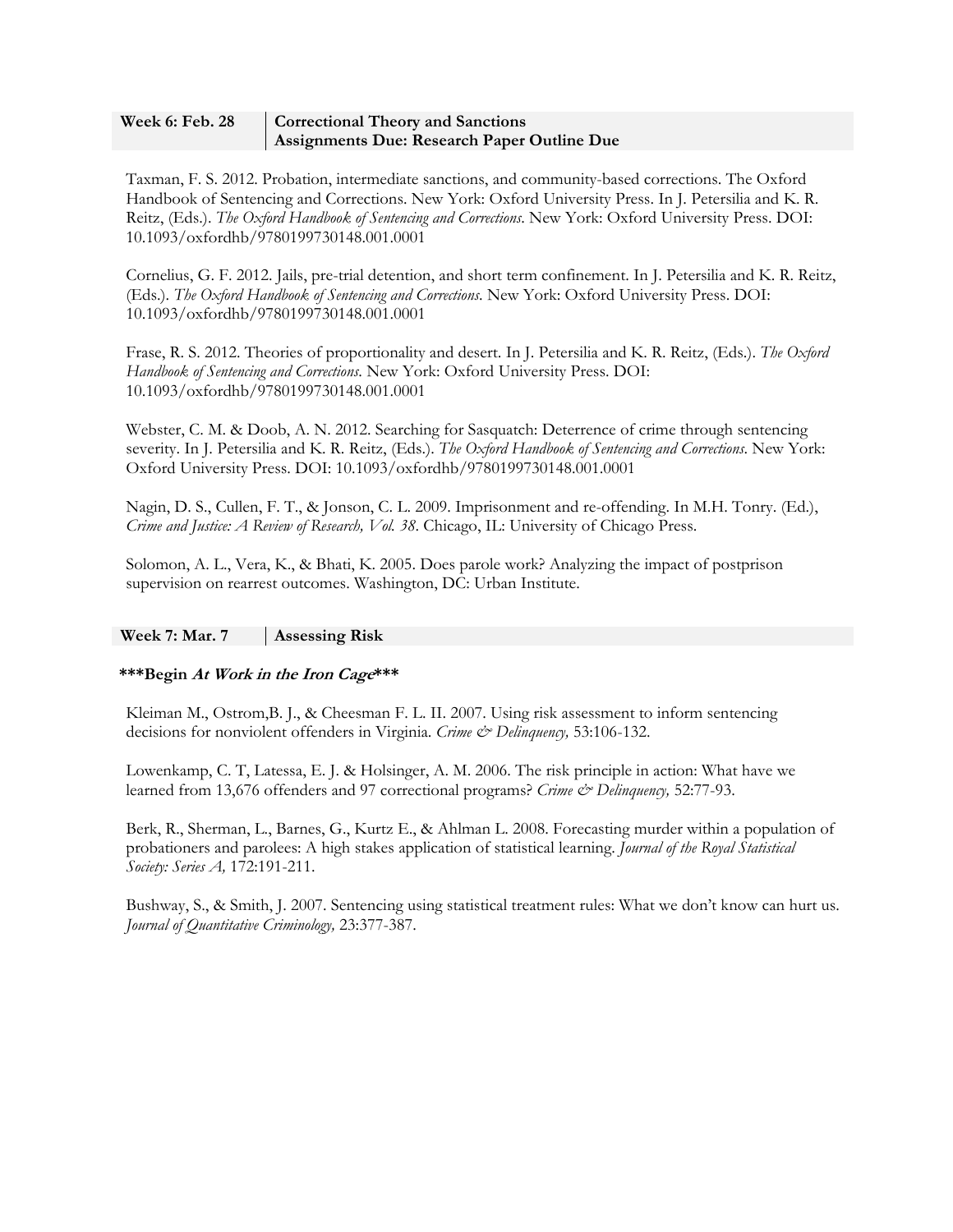| <b>Week 8: Mar. 14</b> | The Prison as an Organization                                |
|------------------------|--------------------------------------------------------------|
|                        | Assignment Due: Critical Essay #2 (At Work in the Iron Cage) |
|                        | Submit via TRACS by Mar. 14 at 12:00 p.m.                    |

**\*\*\*Discuss At Work in the Iron Cage\*\*\*** 

**Research Paper Workshop** 

**\*\*\*Begin Making Good\*\*\***

| Week 9: Mar. 21 | <b>Spring Break</b> |
|-----------------|---------------------|
|                 | No Class Meeting    |

| <b>Week 10: Mar. 28</b> | Labeling, Shame, and Rehabilitation             |
|-------------------------|-------------------------------------------------|
|                         | <b>ACJS-No Class Meeting</b>                    |
|                         | Assignment Due: Critical Essay #3 (Making Good) |
|                         | Submit via TRACS by March 31 at 11:55 p.m.      |

**\*\*\*Complete Making Good\*\*\*** 

#### **\*\*\*Discuss Making Good\*\*\***

Wolff, B., 2016. A general model of harm in correctional settings. In J. Wooldredge & P. Smith, (Eds.). *The Oxford Handbook of Sentencing and Corrections*. New York: Oxford University Press. DOI: 10.1093/oxfordhb/9780199948154.013.33

Mears, D. P. 2013. Supermax prisons: The policy and the evidence. *Criminology & Public Policy*, 12:681-719.

Lane, J. & Fox, K. A. 2012. Fear of crime among gang and non-gang offenders: Comparing the impacts of perpetration, victimization, and neighborhood factors. *Justice Quarterly*, 29:491-523.

Cochran, J. C., Mears, D. P., and Bales, W. D. 2014. Who gets visited in prison? Individual- and community-level disparities in inmate visitation experiences. *Crime & Delinquency*, 63:545-568.

### **\*\*\*Begin Encountering Correctional Populations\*\*\***

### **Week 12: Apr. 11 | Reentry**

Cochran, J. C., & Mears, D. 2017. The path of least desistance: Inmate compliance and recidivism. *Justice Quarterly*, 34:431-458.

Braga, A., Piehl, A. M., & Hureau, D. 2009. Controlling violent offenders released to the community: An evaluation of the Boston reentry initiative. *Journal of Research in Crime and Delinquency*, 46:411-436.

Duwe, G. 2011. Evaluating the Minnesota comprehensive offender reentry plan (MCORP): Results from a randomized experiment. *Justice Quarterly*, 29:347-383.